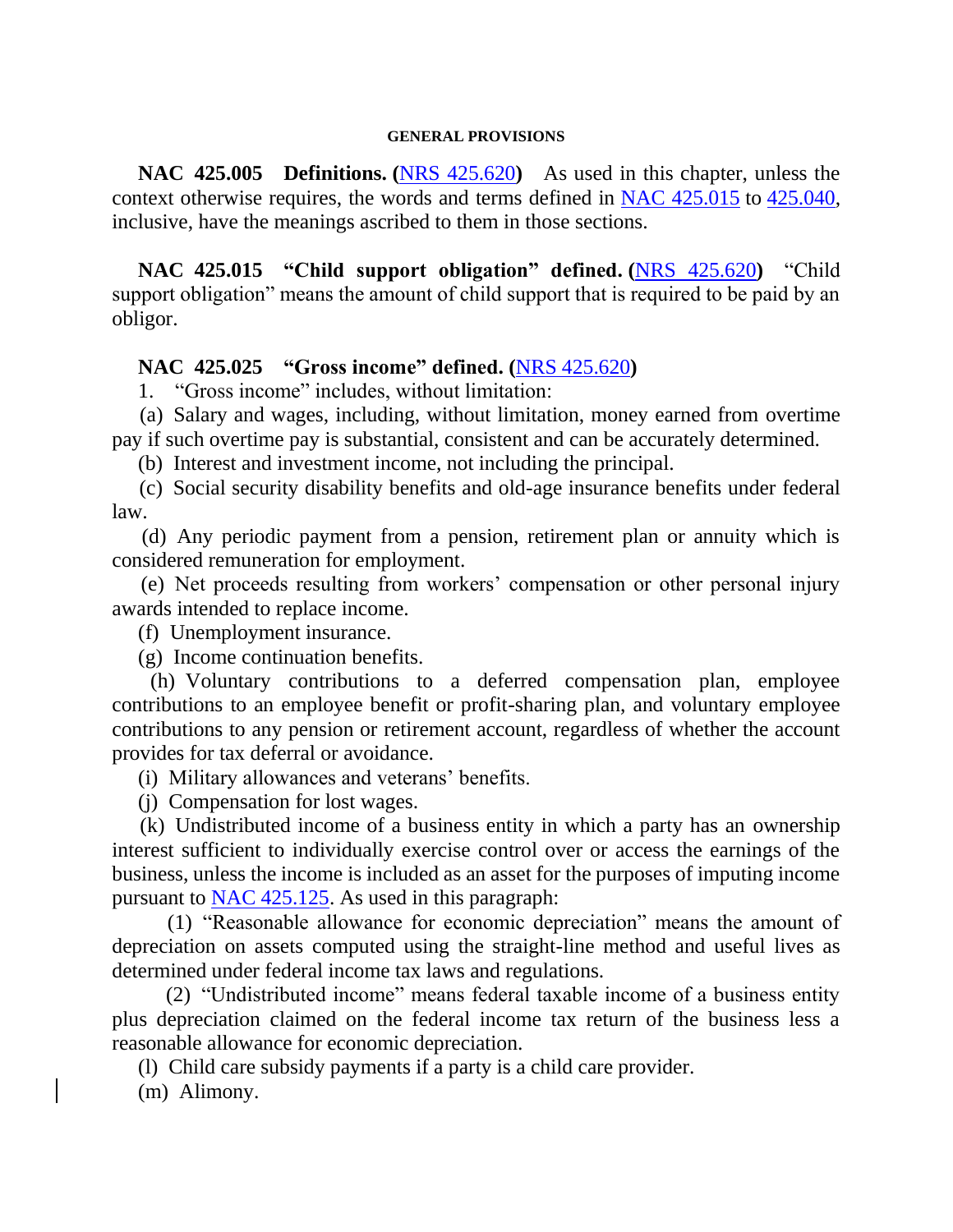(n) Self-employed income that is calculated after deduction of all legitimate business expenses, but without deduction for personal income taxes, contributions for retirement benefits, contributions to a pension or for any other personal expenses.<sup>1</sup>

 $(no)$  Except as otherwise provided in subsection 2, all other income of a party, regardless of whether such income is taxable.

2. The term does not include:

- (a) Child support received.
- (b) Foster care or kinship care payments.
- (c) Benefits received under the federal Supplemental Nutrition Assistance Program.
- (d) Cash benefits paid by a county.
- (e) Supplemental security income benefits and state supplemental payments.

 (f) Except as otherwise provided in paragraph (l) of subsection 1, payments made for social services or any other public assistance benefits.

 (g) Compensation for losses, including, without limitation, both general and special damages, from personal injury awards not intended to replace income.

 3. This section must not be construed to limit income withholding or the assignment of workers' compensation benefits for the collection of child support.

 **NAC 425.035 "Obligee" defined. (**[NRS 425.620](https://www.leg.state.nv.us/NRS/NRS-425.html#NRS425Sec620)**)** "Obligee" means a person who is entitled to receive payments for the support of one or more children pursuant to an order.

 **NAC 425.037 "Obligor" defined. (**[NRS 425.620](https://www.leg.state.nv.us/NRS/NRS-425.html#NRS425Sec620)**)** "Obligor" means a person who incurs a legal obligation to provide support for one or more children pursuant to an order. If the parties have joint physical custody of at least one child, each party is an obligor.

 **NAC 425.040 "Order" defined. (**[NRS 425.620](https://www.leg.state.nv.us/NRS/NRS-425.html#NRS425Sec620)**)** "Order" has the meaning ascribed to "order for the support of a child" in [NRS 125B.145.](https://www.leg.state.nv.us/NRS/NRS-125B.html#NRS125BSec145)

### **GUIDELINES FOR SUPPORT OF CHILDREN**

 **NAC 425.100 Order must be based upon obligor's earnings, income and other ability to pay; basic needs of child presumed met if child support obligation based upon guidelines; deviation from guidelines. (**[NRS 425.620](https://www.leg.state.nv.us/NRS/NRS-425.html#NRS425Sec620)**)**

 1. Any order must be based on the obligor's earnings, income and other evidence of ability to pay.

 2. It is presumed that the basic needs of a child are met by a child support obligation established pursuant to the guidelines set forth in this chapter, however, this

<sup>&</sup>lt;sup>1</sup> Voted and Approved on November 19, 2021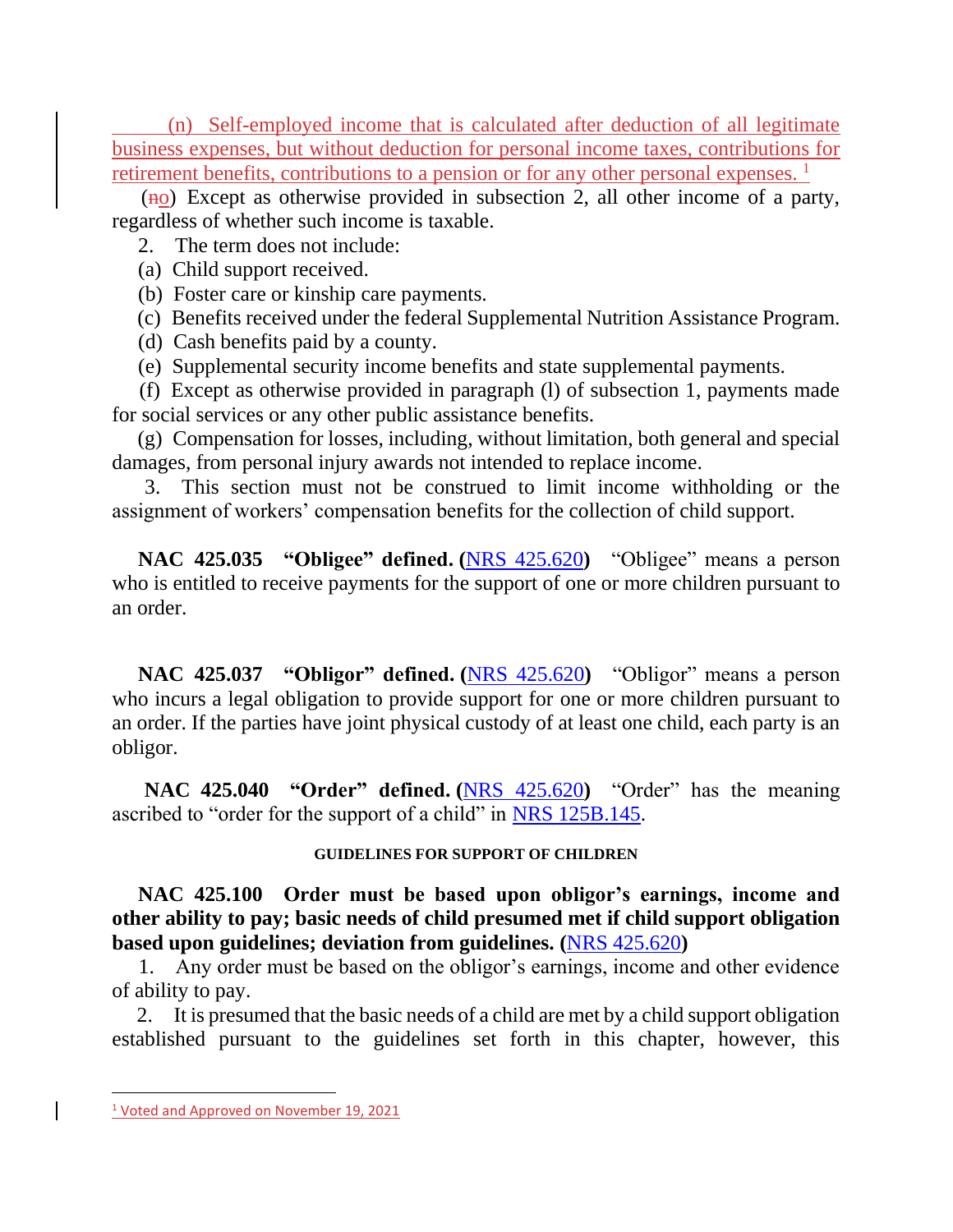presumption may be rebutted by evidence proving that the needs of a particular child are not met or are exceeded by such a child support obligation.

 3. If the court establishes a child support obligation that is greater or less than the child support obligation that would be established pursuant to the guidelines set forth in this chapter, the court must:

 (a) Set forth findings of fact as to the basis for the deviation from the guidelines; and

 (b) Provide in the findings of fact the child support obligation that would have been established pursuant to the guidelines.

## **NAC 425.110 Stipulation to child support obligation that does not comply with guidelines: Requirements; authority of court to reject. (**[NRS 425.620](https://www.leg.state.nv.us/NRS/NRS-425.html#NRS425Sec620)**)**

 1. In lieu of having a child support obligation determined pursuant to the guidelines set forth in this chapter, the parties may stipulate to a child support obligation that does not comply with such guidelines. To be binding, such a stipulation must be in writing and:

(a) Set forth the current monthly gross income of each party;

(b) Specify what the child support obligation would be under the guidelines;

 (c) Provide notice to both parties that, if either party seeks a review of the stipulated child support obligation for any authorized reason, the court will calculate the child support obligation in accordance with the child support guidelines in effect at the time of the review;

 (d) Contain a certification by the obligee that he or she is not currently receiving Temporary Assistance for Needy Families Cash Assistancepublic assistance and has not applied for public assistance;

 (e) Certify that the basic needs of the child are met or exceeded by the stipulated child support obligation; and

(f) Be approved and adopted as an order of the court.

 2. Notwithstanding the provisions of subsection 1, a court may reject a stipulation if the court determines that the stipulation is a product of coercion or the child support obligation does not meet the needs of the child.

# **NAC 425.115 Determination of child support obligation in accordance with guidelines if no stipulation; adjustment of obligation based upon type of custody held by parent. (**[NRS 425.620](https://www.leg.state.nv.us/NRS/NRS-425.html#NRS425Sec620)**)**

 1. If the parties do not stipulate to a child support obligation pursuant to [NAC](https://www.leg.state.nv.us/NAC/NAC-425.html#NAC425Sec110)  [425.110,](https://www.leg.state.nv.us/NAC/NAC-425.html#NAC425Sec110) the court must determine the child support obligation in accordance with the guidelines set forth in this chapter.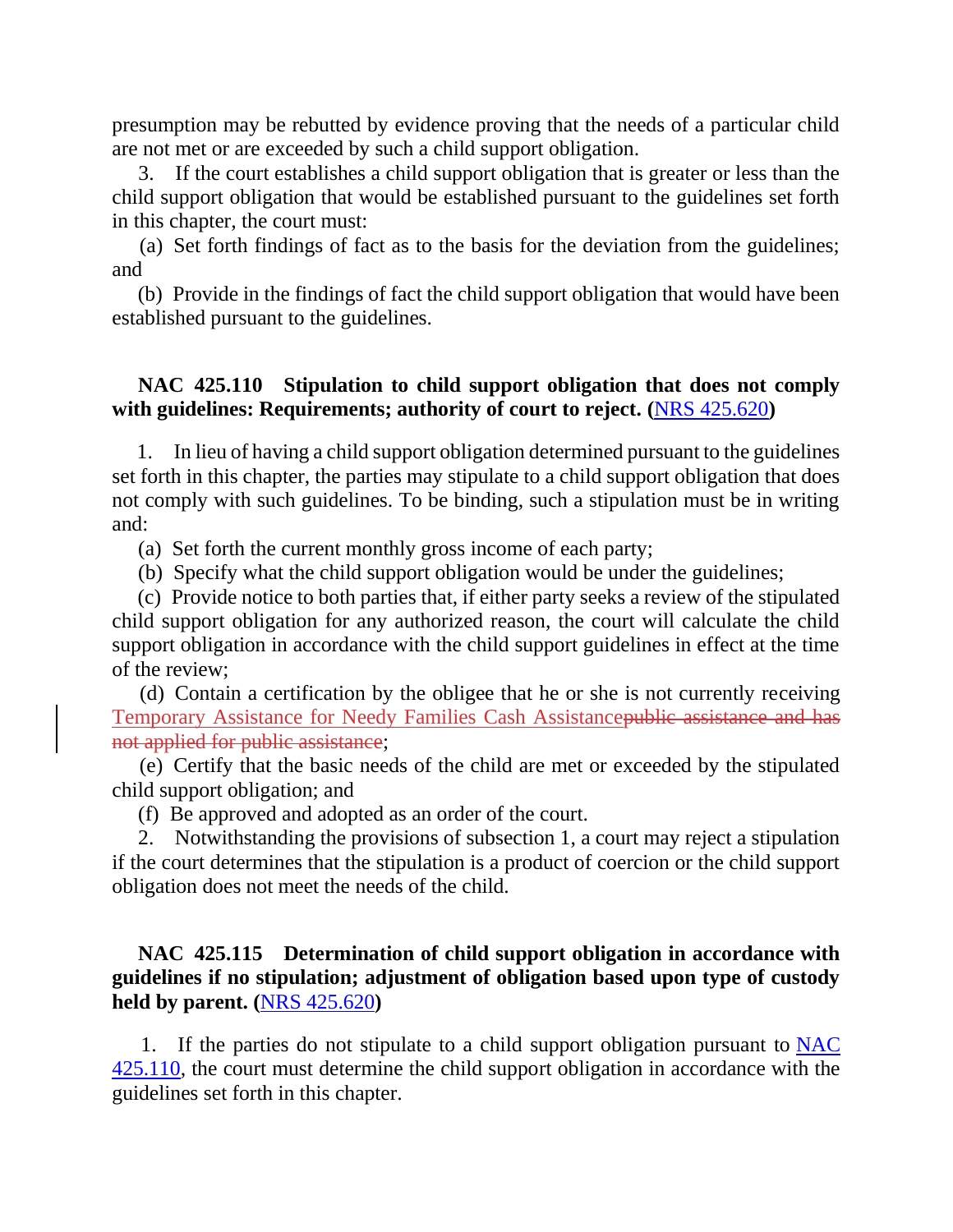2. If a party has primary physical custody of a child, he or she is deemed to be the obligee and the other party is deemed to be the obligor, and the child support obligation of the obligor must be determined.

 3. If the parties have joint physical custody of a child, the child support obligation of each party must be determined. After each party's respective child support obligation is determined, the child support obligations must be offset so that the party with the higher child support obligation pays the other party the difference.

 4. If the parties have two or more children and each party has joint physical custody of at least one, but not all, of the children, the total child support obligation of each party must be determined based on the number of children to whom each party owes a child support obligation. After each party's respective child support obligation is determined, the child support obligations must be offset so that the party with the higher child support obligation pays the other party the difference.

### **NAC 425.120 Determination of monthly gross income of each obligor; provision of financial information or other records to court. (**[NRS 425.620](https://www.leg.state.nv.us/NRS/NRS-425.html#NRS425Sec620)**)**

1. The monthly gross income of each obligor must be determined by:

(a) Stipulation of the parties; or

 (b) The court, after considering all financial or other information relevant to the earning capacity of the obligor.

 2. In determining the monthly gross income of each obligor, the court may direct either party to furnish financial information or other records, including, without limitation, any income tax returns.

# **NAC 425.125 Court authorized to impute income to obligor who is underemployed or unemployed without good cause; consideration of circumstances of obligor. (**[NRS 425.620](https://www.leg.state.nv.us/NRS/NRS-425.html#NRS425Sec620)**)**

 1. If after taking evidence, the court determines that an obligor is underemployed or unemployed without good cause, the court may impute income to the obligor.

 2. If the court imputes income, the court must take into consideration, to the extent known, the specific circumstances of the obligor, including, without limitation:

(a) The obligor's:

- (1) Assets;
- (2) Residence;
- (3) Employment and earnings history;
- (4) Job skills;
- (5) Educational attainment;
- (6) Literacy;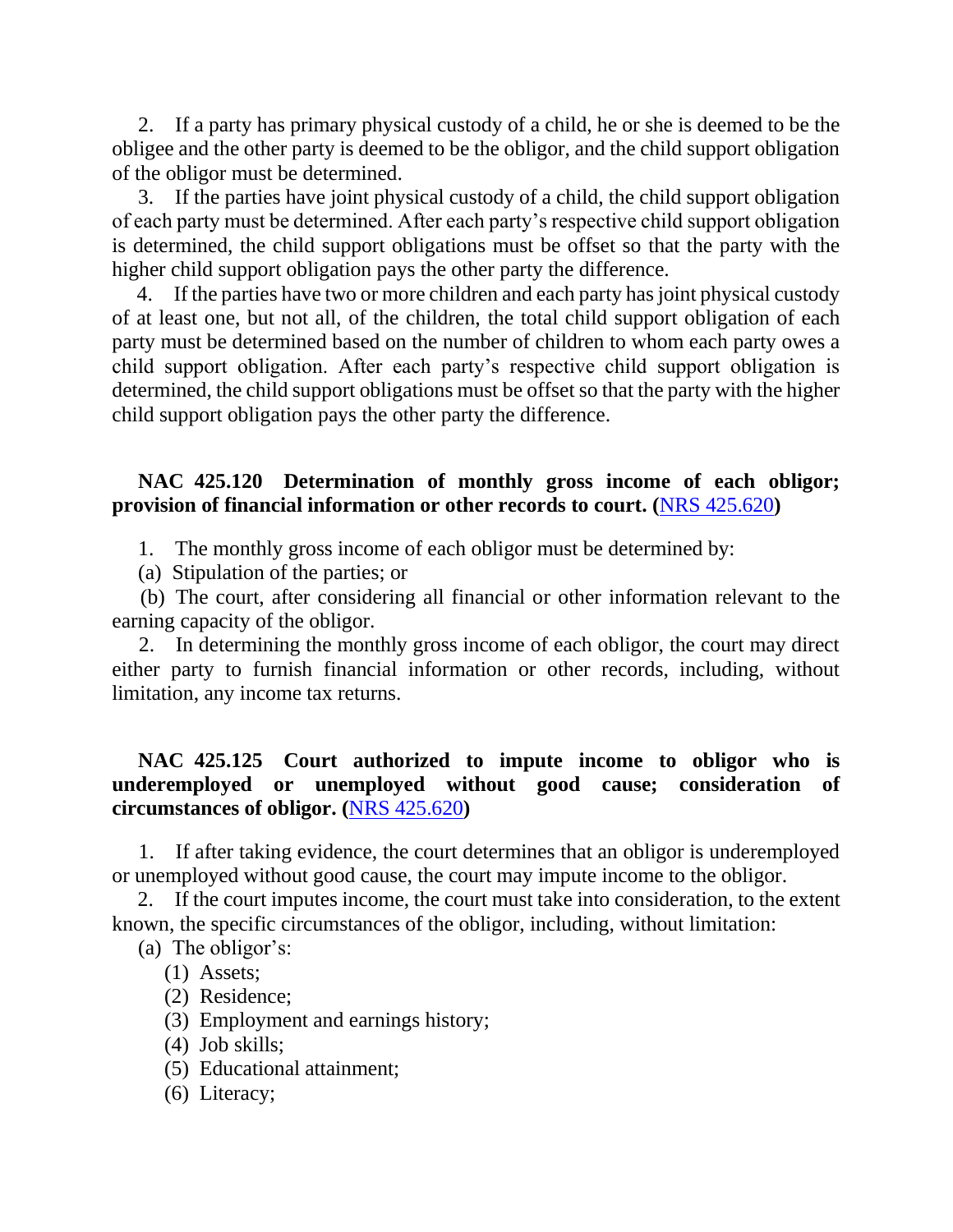- (7) Age;
- (8) Health;
- (9) Criminal record and other employment barriers; and
- (10) Record of seeking work;
- (b) The local job market;
- (c) The availability of employers willing to hire the obligor;
- (d) The prevailing earnings level in the local community; and
- (e) Any other relevant background factors in the case.

 **NAC 425.130 Consideration of costs of child care paid by either or both parties. ([NRS 425.620](https://www.leg.state.nv.us/NRS/NRS-425.html#NRS425Sec620))** The court must consider the reasonable costs of child care paid by either or both parties and make an equitable division thereof.

# **NAC 425.135 Order must include provision that medical support is required to be provided to child. (**[NRS 425.620](https://www.leg.state.nv.us/NRS/NRS-425.html#NRS425Sec620)**)**

1. Every order issued or modified in this State must include a provision specifying:

- (a) That medical support is required to be provided for the child; and
- (b) Any details relating to that requirement.

 2. As used in this section, "medical support" includes, without limitation, the payment of a premium for accessible medical, vision or dental coverage under a plan of insurance, including, without limitation, a public plan such as Medicaid or a reducedfee plan such as the Children's Health Insurance Program, that is reasonable in cost. For the purpose of this subsection:

(a) Coverage under a plan of insurance is "accessible" if the plan:

(1) Is not limited to coverage within a geographical area; or

 (2) Is limited to coverage within a geographical area and the child resides within that geographical area.

 (b) The payment of a premium for coverage under a plan of insurance is "reasonable in cost" if:

(1) The cost:

 (I) To each party who is responsible for providing medical support is not more than 5 percent of the monthly gross income of the party; or

 (II) Of adding a dependent child to any existing coverage for health care or the difference between individual and family coverage, whichever is less, is not more than 5 percent of the monthly gross income of the party; and

 (2) The court assesses the plan of insurance, including the copayments, deductible and maximum out-of-pocket costs, and determines that the plan is reasonable in cost.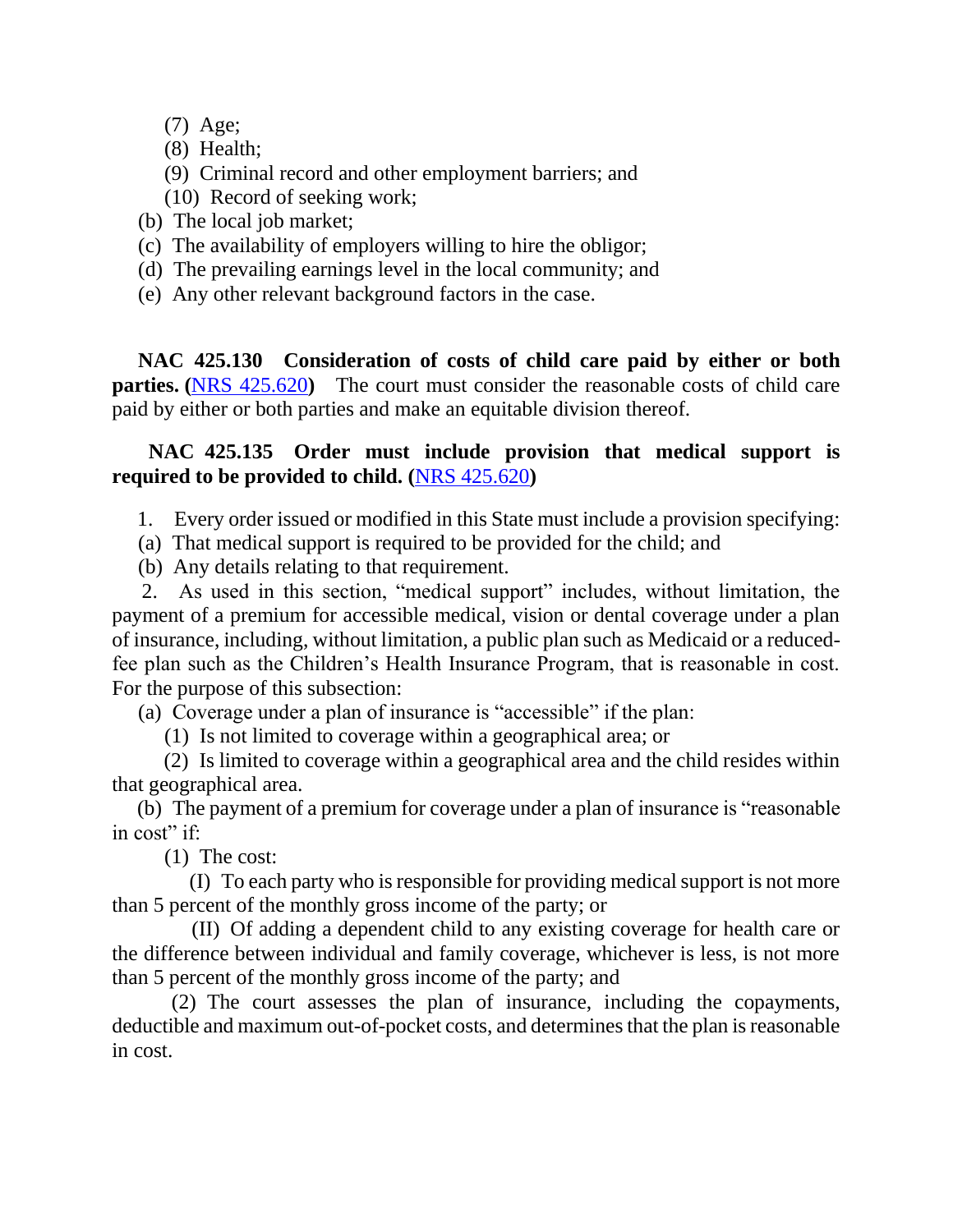**NAC 425.140 Schedule for determining base child support obligation based on number of children and monthly gross income of obligor. (**[NRS 425.620](https://www.leg.state.nv.us/NRS/NRS-425.html#NRS425Sec620)**)** Except as otherwise provided in [NAC 425.145,](https://www.leg.state.nv.us/NAC/NAC-425.html#NAC425Sec145) the base child support obligation of an obligor must be determined according to the following schedule:

1. For one child, the sum of:

 (a) For the first \$6,000 of an obligor's monthly gross income, 16 percent of such income;

 (b) For any portion of an obligor's monthly gross income that is greater than \$6,000 and equal to or less than \$10,000, 8 percent of such a portion; and

 (c) For any portion of an obligor's monthly gross income that is greater than \$10,000, 4 percent of such a portion.

2. For two children, the sum of:

 (a) For the first \$6,000 of an obligor's monthly gross income, 22 percent of such income;

 (b) For any portion of an obligor's monthly gross income that is greater than \$6,000 and equal to or less than \$10,000, 11 percent of such a portion; and

 (c) For any portion of an obligor's monthly gross income that is greater than \$10,000, 6 percent of such a portion.

3. For three children, the sum of:

 (a) For the first \$6,000 of an obligor's monthly gross income, 26 percent of such income;

 (b) For any portion of an obligor's monthly gross income that is greater than \$6,000 and equal to or less than \$10,000, 13 percent of such a portion; and

 (c) For any portion of an obligor's monthly gross income that is greater than \$10,000, 6 percent of such a portion.

4. For four children, the sum of:

 (a) For the first \$6,000 of an obligor's monthly gross income, 28 percent of such income;

 (b) For any portion of an obligor's monthly gross income that is greater than \$6,000 and equal to or less than \$10,000, 14 percent of such a portion; and

 (c) For any portion of an obligor's monthly gross income that is greater than \$10,000, 7 percent of such a portion.

5. For each additional child, the sum of:

 (a) For the first \$6,000 of an obligor's monthly gross income, an additional 2 percent of such income;

 (b) For any portion of an obligor's monthly gross income that is greater than \$6,000 and equal to or less than \$10,000, an additional 1 percent of such a portion; and

 (c) For any portion of an obligor's monthly gross income that is greater than \$10,000, an additional 0.5 percent of such a portion.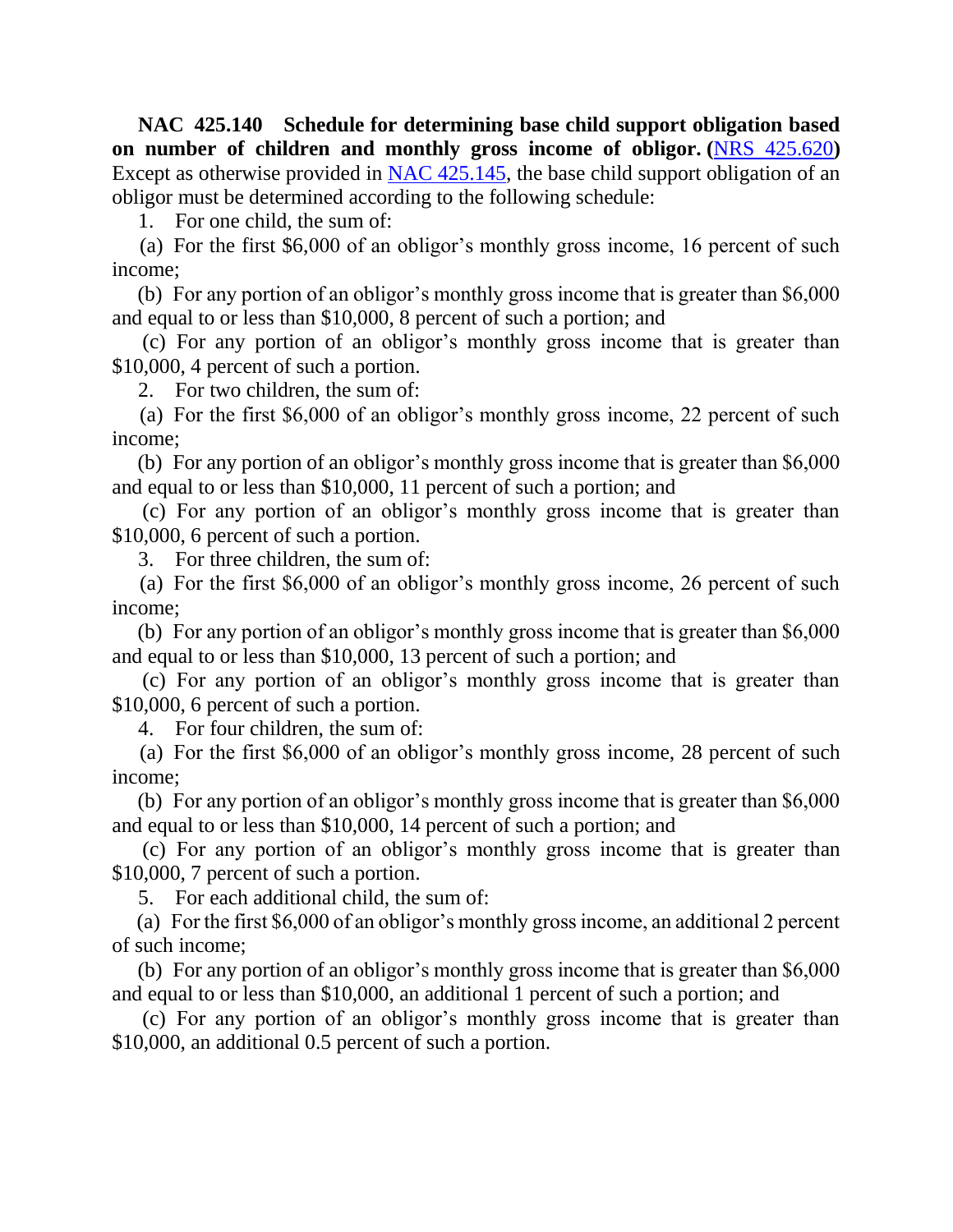**NAC 425.145 Establishment of child support obligation using low-income schedule if economic circumstances of obligor limit ability to pay; publication of schedule by Administrative Office of the Courts. (**[NRS 425.620](https://www.leg.state.nv.us/NRS/NRS-425.html#NRS425Sec620)**)**

 1. If the court determines that the total economic circumstances of an obligor limit his or her ability to pay a child support obligation in the amount determined pursuant to [NAC 425.140,](https://www.leg.state.nv.us/NAC/NAC-425.html#NAC425Sec140) the child support obligation must be established by using a lowincome schedule which is based on the current federal poverty guidelines, as determined by the Secretary of Health and Human Services, and which is published annually in the Federal Register.

 2. If the monthly gross income of an obligor is below the lowest level set forth in the low-income schedule, the court may establish an appropriate child support obligation based on the total economic circumstances of the obligor, balancing his or her need for self-support with the obligation to support his or her child.

 3. The low-income schedule must be published by the Administrative Office of the Courts on or before March 31 of each year.

#### **NAC 425.150 Adjustment of child support obligation in accordance with specific needs of child and economic circumstances of parties. (**[NRS 425.620](https://www.leg.state.nv.us/NRS/NRS-425.html#NRS425Sec620)**)**

 1. Any child support obligation may be adjusted by the court in accordance with the specific needs of the child and the economic circumstances of the parties based upon the following factors and specific findings of fact:

(a) Any special educational needs of the child;

(b) The legal responsibility of the parties for the support of others;

(c) The value of services contributed by either party;

(d) Any public assistance as defined in NRS 422A.065 paid to support the child;

(e) The cost of transportation of the child to and from visitation;

 (f) The relative income of both households, so long as the adjustment does not exceed the total obligation of the other party;

(g) Any other necessary expenses for the benefit of the child; and

(h) The obligor's ability to pay.

 2. The court may include benefits received by a child pursuant to 42 U.S.C. § 402(d) based on a parent's entitlement to federal disability or old-age insurance benefits pursuant to 42 U.S.C. §§ 401 to 433, inclusive, in the parent's gross income and adjust an obligor's child support obligation by subtracting the amount of the child's benefit. In no case may this adjustment require an obligee to reimburse an obligor for any portion of the child's benefit.

 **NAC 425.155 Review and adjustment of order if obligor incarcerated or involuntarily institutionalized for 180 consecutive days or more. (**[NRS 425.620](https://www.leg.state.nv.us/NRS/NRS-425.html#NRS425Sec620)**)**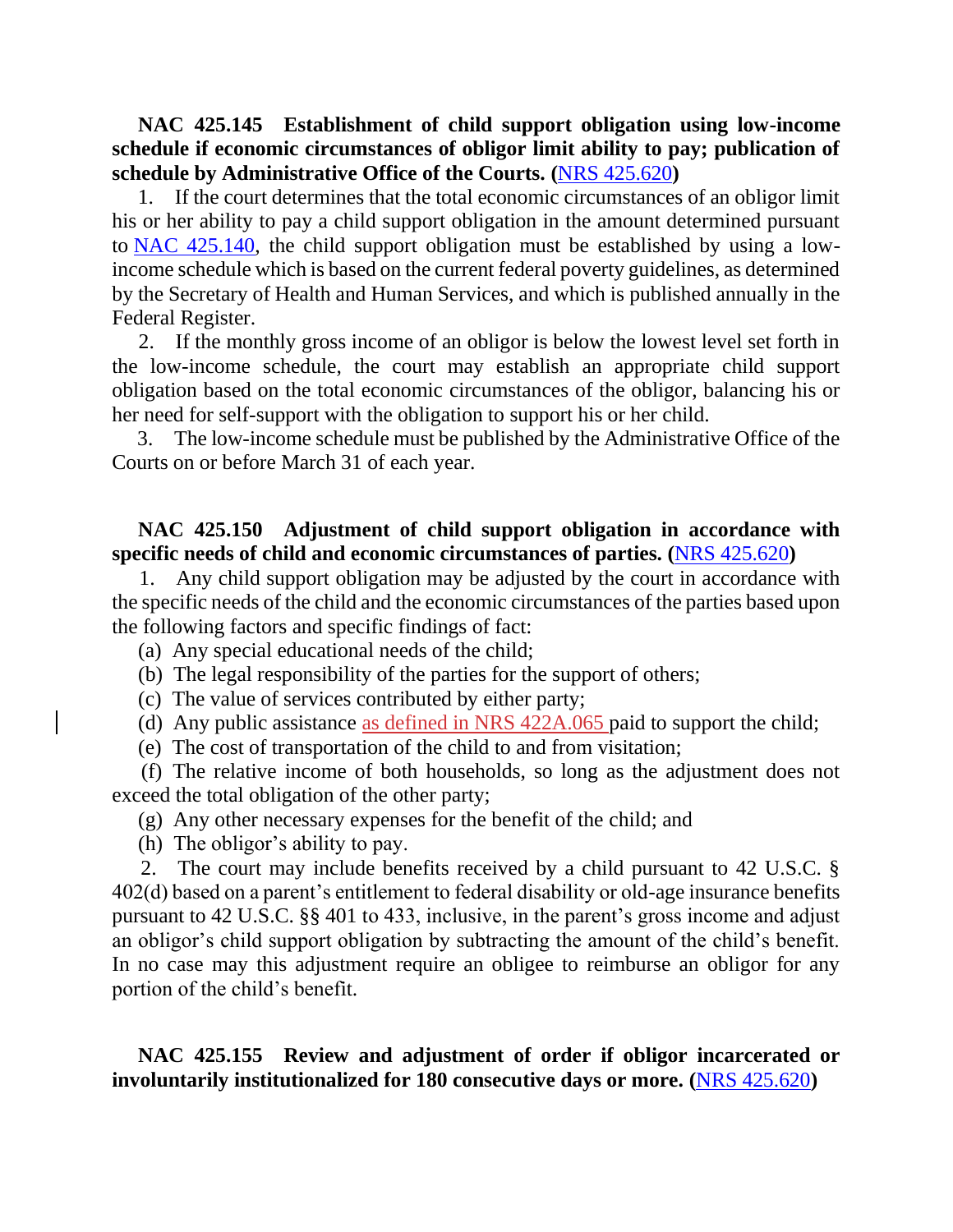1. If an obligor is incarcerated or involuntarily institutionalized for a period of 180 consecutive days or more, or is released from such incarceration or involuntary institutionalization, such an occurrence is considered to be a substantial change in circumstances that warrants the review and, if appropriate, the adjustment of an order based on the obligor's ability to pay. A party or the enforcing authority may petition the court to request a hearing for review.

 2. Incarceration or involuntary institutionalization must not be treated as voluntary unemployment and income must not be imputed to an obligor who is incarcerated or involuntarily institutionalized.

 3. The court may verify that an obligor has the means to pay more or less than the child support obligation established in the order during the period that he or she is incarcerated or involuntarily institutionalized.

 4. If a child support obligation is reduced during the period that an obligor is incarcerated or involuntarily institutionalized, beginning on the first day of the month following the release of the obligor, the child support obligation must be set by using the lowest monthly income in the low-income schedule established pursuant to [NAC](https://www.leg.state.nv.us/NAC/NAC-425.html#NAC425Sec145)  [425.145](https://www.leg.state.nv.us/NAC/NAC-425.html#NAC425Sec145) or, if a higher child support obligation was ordered by the court during the period of incarceration or involuntary institutionalization, to the higher of the two. This subsection must not be construed to preclude an obligor from seeking a modification of an order based on a change in circumstances or another authorized reason.

 5. This section must not be construed to prohibit a party or the enforcing authority from petitioning the court for a determination of a child support obligation or any arrearage.

 6. As used in this section, "incarcerated or involuntarily institutionalized" includes, without limitation:

(a) Imprisonment in a federal or state prison or a county jail; and

 (b) Involuntary commitment to a facility for the detention of children or a mental health facility.

#### **REVISER'S NOTE.**

 The regulation of the Division of Welfare and Supportive Services filed with the Secretary of State on October 30, 2019 (LCB File No. R183-18), the source of this section, contains the following provision not included in NAC:

"Sec. 22. 1. The provisions of section 18 of this regulation [\[NAC 425.155\]](https://www.leg.state.nv.us/NAC/NAC-425.html#NAC425Sec155) apply to any order for the support of a child that is issued or modified in this State on or after the effective date of this regulation [February 1, 2020].

2. As used in this section, "order for the support of a child" has the meaning ascribed to it in [NRS 125B.145.](https://www.leg.state.nv.us/NRS/NRS-125B.html#NRS125BSec145)"

#### **NAC 425.160 Termination or modification of order when child reaches certain age. (**[NRS 425.620](https://www.leg.state.nv.us/NRS/NRS-425.html#NRS425Sec620)**)**

 1. Except as otherwise provided by law, if an order pertains to only one child, the child support obligation terminates when the child reaches 18 years of age or, if the child is still in high school, when the child graduates from high school or reaches 19 years of age, whichever comes first.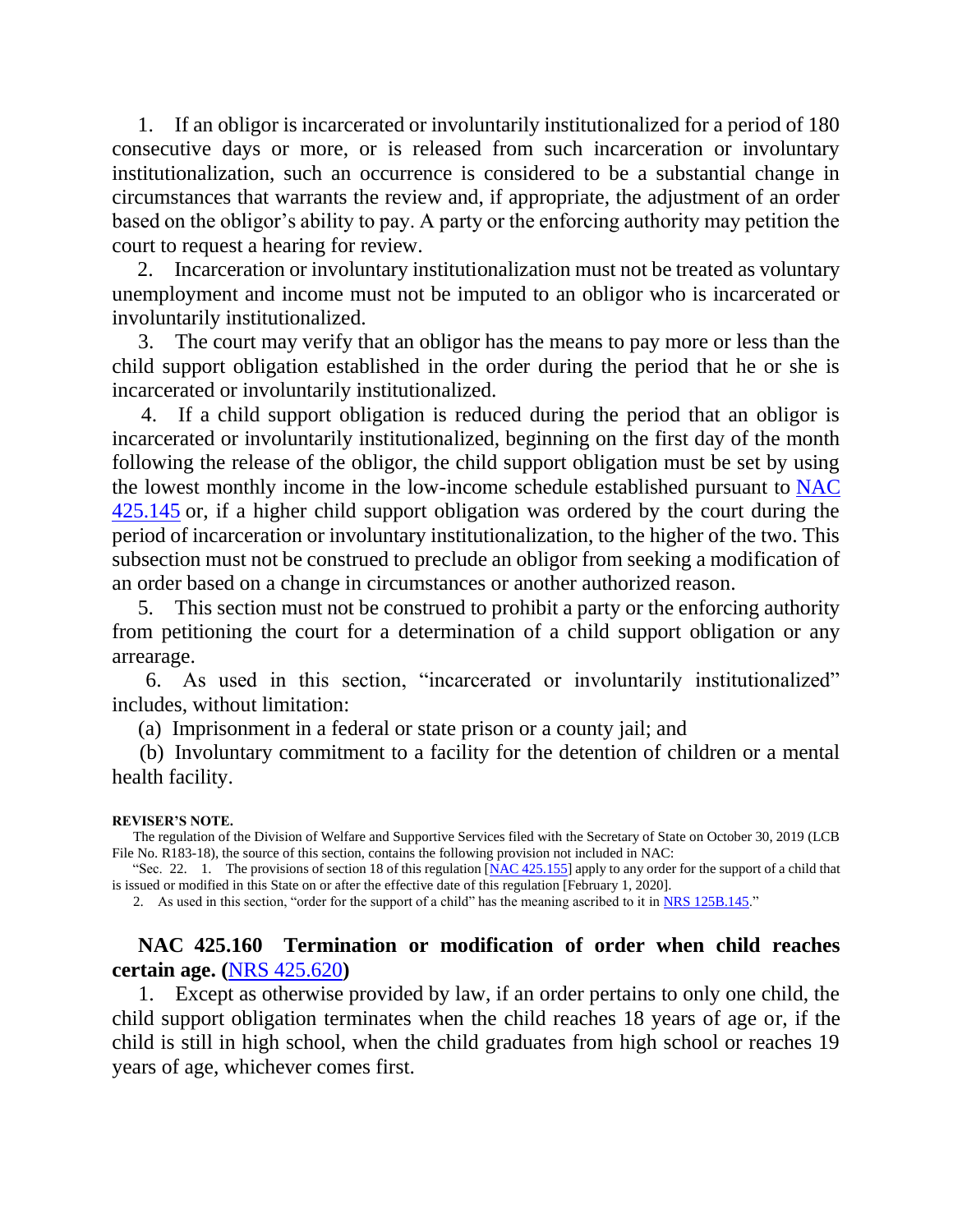2. Except as otherwise provided by law, if an order pertains to more than one child and allocates a specific amount of the total child support obligation to each child, the child support obligation for a particular child is terminated beginning on the first day of the month following the date on which the child reaches 18 years of age or, if the child is still in high school, the first day of the month following the date on which the child graduates from high school or reaches 19 years of age, whichever comes first.

 3. If an order pertains to more than one child and does not allocate a specific amount of the total child support obligation to each child:

 (a) If a party wishes to modify the order when a child reaches 18 years of age or, if the child is still in high school, graduates from high school or reaches 19 years of age, whichever comes first, the party must file a motion to modify the order with the court or submit a stipulation between the parties to the court.

 (b) If a motion to modify the order is filed with the court, any modification of the child support obligation:

 (1) Must be in compliance with the child support guidelines in existence at the time of the modification for the remaining children to whom the order pertains; and

 (2) Unless the parties agree otherwise in a stipulation, will be effective as of the date the motion to modify the order was filed with the court.

 **NAC 425.165 Notice required in order that pertains to more than one child and does not allocate specific amount to each child. (**[NRS 425.620](https://www.leg.state.nv.us/NRS/NRS-425.html#NRS425Sec620)**)** Any order that pertains to more than one child and does not allocate a specific amount of the total child support obligation to each child must include the following notice:

 NOTICE: If you want to adjust the amount of child support established in this order, you MUST file a motion to modify the order with or submit a stipulation to the court. If a motion to modify the order is not filed or a stipulation is not submitted, the child support obligation established in this order will continue until such time as all children who are the subject of this order reach 18 years of age or, if the youngest child who is subject to this order is still in high school when he or she reaches 18 years of age, when the child graduates from high school or reaches 19 years of age, whichever comes first. Unless the parties agree otherwise in a stipulation, any modification made pursuant to a motion to modify the order will be effective as of the date the motion was filed.

# **NAC 425.170 Modification or adjustment of child support obligation must be based on change in circumstances. (**[NRS 425.620](https://www.leg.state.nv.us/NRS/NRS-425.html#NRS425Sec620)**)**

 1. Except as otherwise authorized by law or this chapter, after a court has established a child support obligation, any subsequent modification or adjustment of the child support obligation must be based upon a change in circumstances.